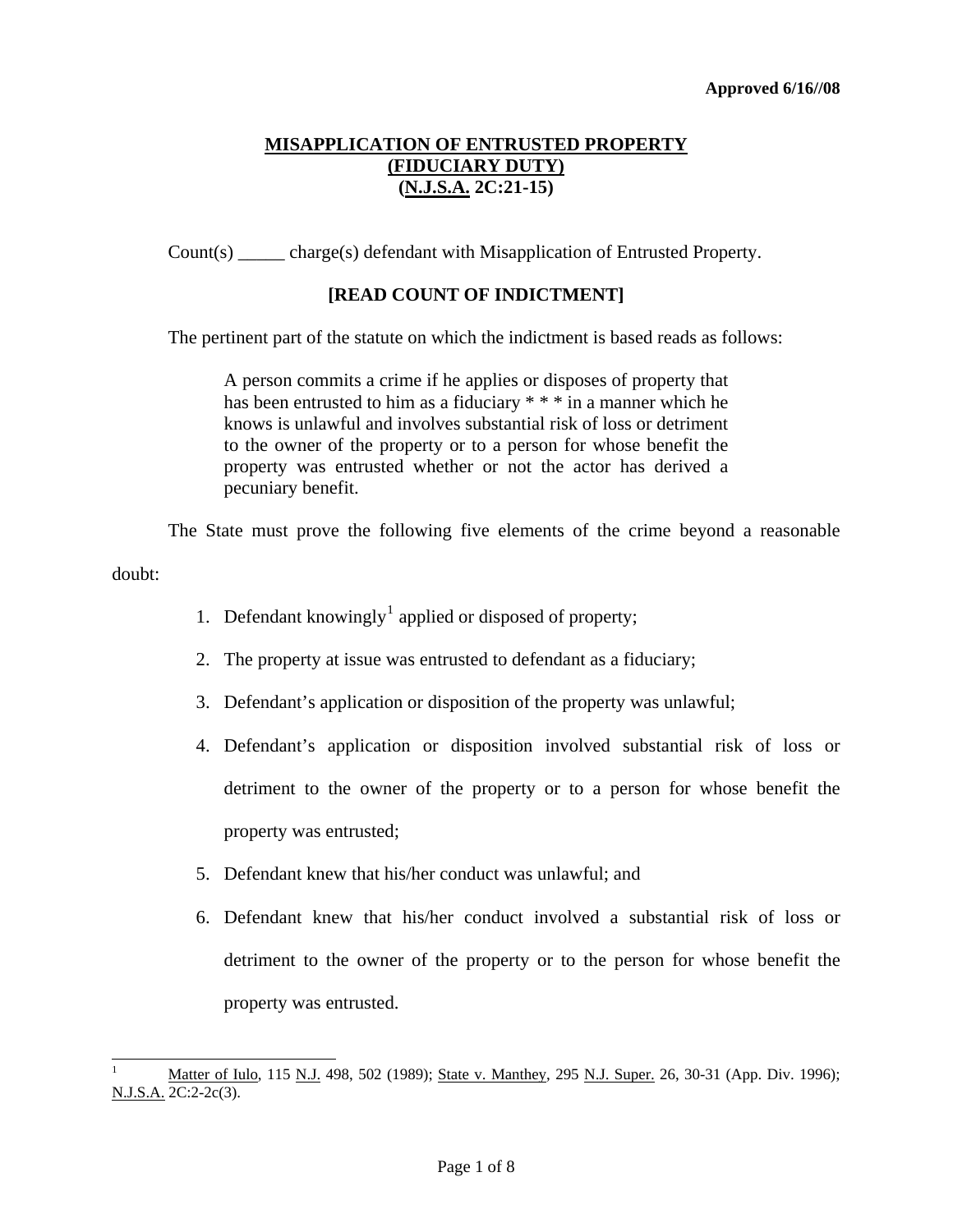The first element the State must prove beyond a reasonable doubt is that defendant knowingly applied or disposed of property. Here the State asserts that the property was [describe property].

The term "property" means anything of value,<sup>[2](#page-0-1)</sup> even though it may be impossible to identify particular property as belonging to the victim at the time defendant allegedly misapplied the property because the victim's property may have been mixed with or joined with other property.

 Defendant must have applied or disposed of the property knowingly. A person acts knowingly as to the nature of his/her conduct or the attendant circumstances if he/she is aware that his/her conduct is of that nature, or that such circumstances exist, or he/she is aware of a high probability of their existence. One acts knowingly as to a result of his/her conduct if he/she is aware that it is practically certain that his/her conduct will cause such a result. One acts knowingly if one acts with knowledge, if one acts consciously, if one comprehends his/her acts.

Knowledge is a condition of the mind. It is rarely susceptible of direct proof, but must ordinarily be inferred from the facts. Therefore, it is not necessary that the State produce witnesses to testify that an accused said that he/she had a certain state of mind when he/she engaged in a particular act. It is within your power to find that such proof has been furnished beyond a reasonable doubt by inference which may arise from the nature of his/her acts and his/her conduct, and from all he/she said and did at the particular time and place, and from all the surrounding circumstances.

<span id="page-1-0"></span><sup>2</sup> N.J.S.A. 2C:20-1g. The statutory definition gives examples of various types of property as being included in the definition, such as trade secrets and choses in action. Reference should be made to the statutory definition in particular cases to determine whether additional language should be charged.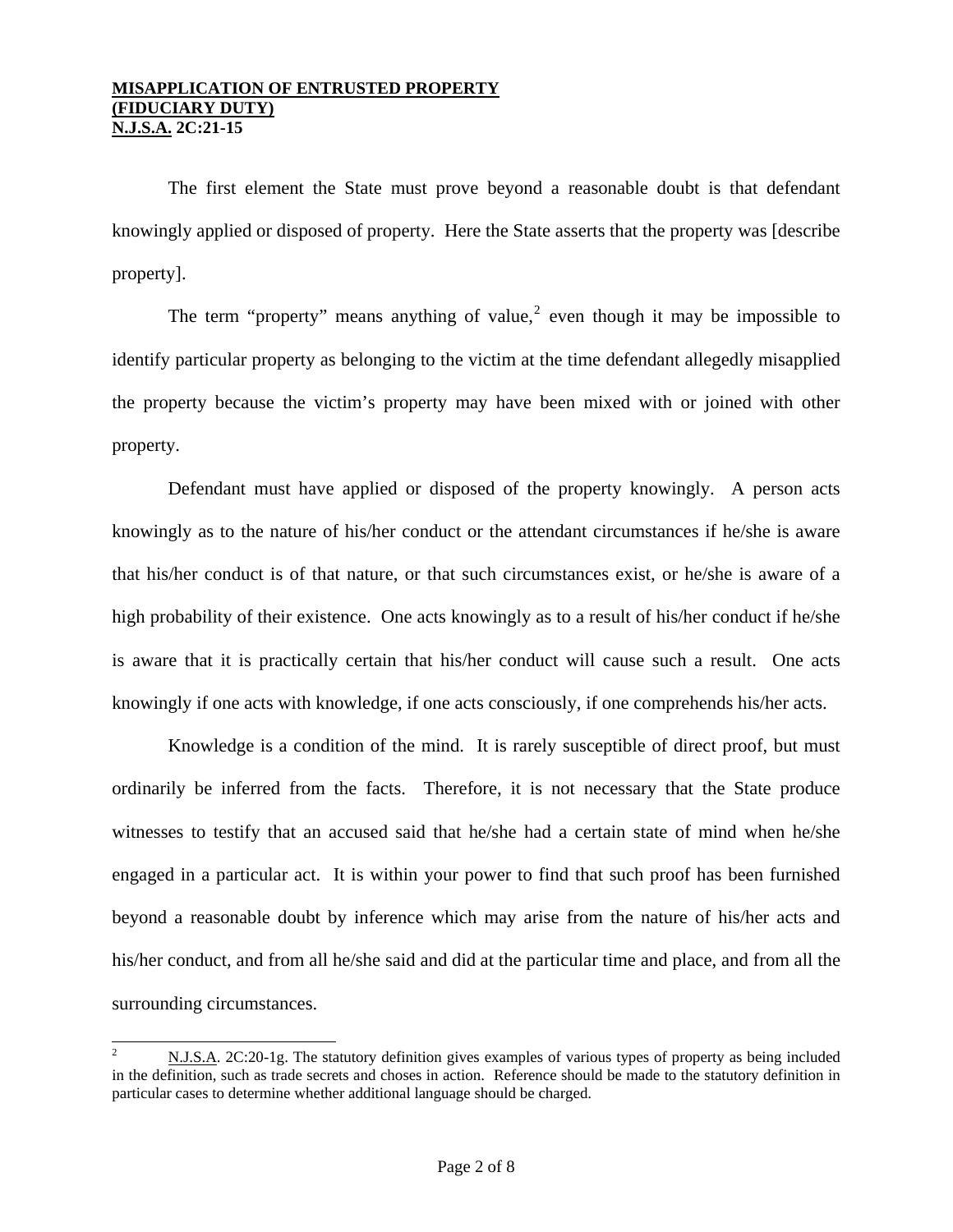The second element the State must prove beyond a reasonable doubt is that the property at issue was entrusted to defendant as a fiduciary. A fiduciary includes a trustee, guardian, executor, administrator, receiver, and any person carrying on fiduciary functions on behalf of a corporation or other organization which is itself a fiduciary.<sup>[3](#page-1-0)</sup>

A fiduciary relationship arises between two persons when one person is under a duty to act for or give advice for the benefit of another on matters within the scope of their relationship. The fiduciary's obligations to the dependent party include a duty of loyalty and a duty to exercise reasonable skill and care.<sup>[4](#page-2-0)</sup>

# **[CHARGE WHERE DEFENDANT'S FIDUCIARY DUTY OF CARE DOES NOT DERIVE FROM DEFENDANT'S PROFESSION]**

The third element that the State must prove beyond a reasonable doubt is that defendant's application or disposition of the property was unlawful, that is, he/she applied or disposed of the property in a manner contrary to his/her responsibility as a fiduciary.

In this case, the State asserts that defendant's responsibility was: [describe specific obligations arising from fiduciary duty. $5$ ]

As I have already explained, the State bears the burden of proving defendant guilty beyond a reasonable doubt as to each and every element of the crime. The State's burden is not reduced or shifted to defendant because he/she may have violated a fiduciary duty. The fiduciary duty of care is relevant to determining defendant's state of mind, because it may have placed

 3  $\frac{N.J.S.A.}{P.S.A.}$  2C:25-15.

<span id="page-2-0"></span>F.G. v. MacDonell, 150 N.J. 550, 563-564 (1997).

<span id="page-2-2"></span><span id="page-2-1"></span>Fiduciary duties may be based upon statutory or common law and vary depending on the industry and relationship at issue. See e.g., N.J.S.A. 3B:1-6 et seq. (administration of estates); N.J.S.A. 3B:11-4.1 (defining fiduciary duties in the setting of trusts); N.J.S.A. 3B:20-11.2 (Prudent Investor Act); N.J.S.A. 42:1A-24 (Fiduciary Duties of Partners); N.J.S.A. 46:2B-8.13 (attorney-in-fact); F.G. v. MacDonell, 150 N.J. 550, 564-65 (1997) (fiduciary duty owed to parishioner by clergyman acting as counselor). The particular fiduciary duties owed in a given legal setting must be determined by the judge as a matter of law during the charge conference. R. 1:8-7.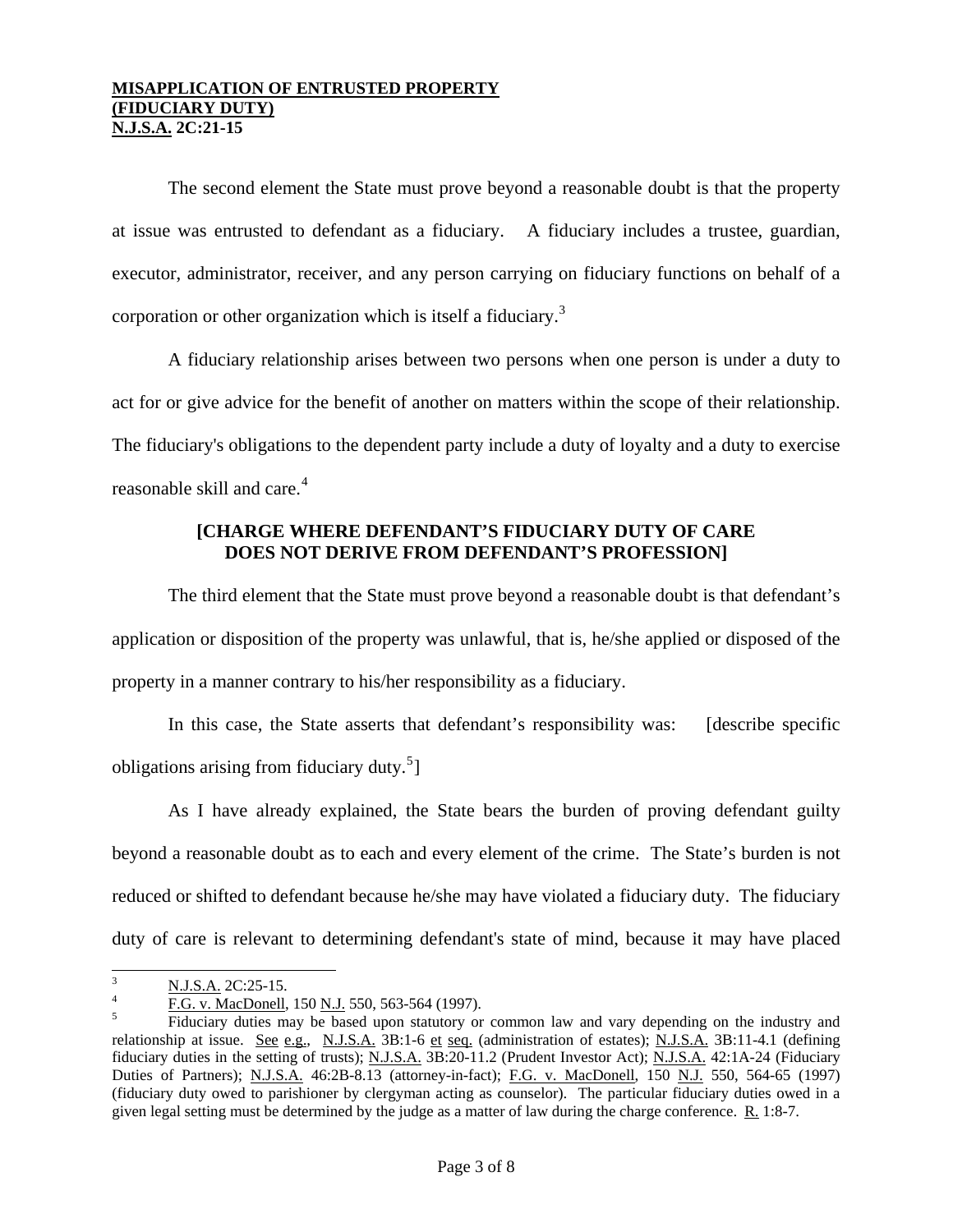defendant on notice as to what was expected of him/her when he/she became the custodian of the property.

A violation of a fiduciary duty, in and of itself, is insufficient, as a matter of law, to sustain a finding of criminal culpability. However, together with any other evidence in the case, you may consider defendant's breach of his/her fiduciary duty as evidence of defendant's state of mind. The more egregious the violation, the more likely defendant acted knowingly. For example, an extended pattern of conduct, displaying an utter disregard for his/her fiduciary duty would have more probative value than an isolated incident of bad recordkeeping or accounting. <sup>[6](#page-2-2)</sup>

**OR** 

# **[CHARGE WHERE DEFENDANT'S DUTY IS ESTABLISHED BY REFERENCE TO AN ETHICAL RULE, OR A PROFESSIONAL PRINCIPLE, RULE, OR STANDARD]**

The third element that the State must prove beyond a reasonable doubt is that defendant's application or disposition of the property was unlawful, that is, he/she applied or disposed of the property in a manner contrary to the regulations and laws defining his/her duty as a [specify position or profession]. In this case, the State asserts that defendant's responsibility was [describe source of duty].

As I have already explained, the State bears the burden of proving defendant guilty beyond a reasonable doubt as to each and every element of the crime. The State's burden is not reduced or shifted to defendant because he/she may have violated a/an (ethical rule) (professional principle) (professional rule) and/or (professional standard). The standards of (recordkeeping) (accounting practices) delineated in the (ethical rule) (professional principle)

<span id="page-3-0"></span><sup>6</sup> See generally State v. Mahoney, 188 N.J. 359, 379 (2006), cert. denied, 549 U.S. 995, 127 S. Ct. 507, 166 L. Ed. 2d 368 (2006).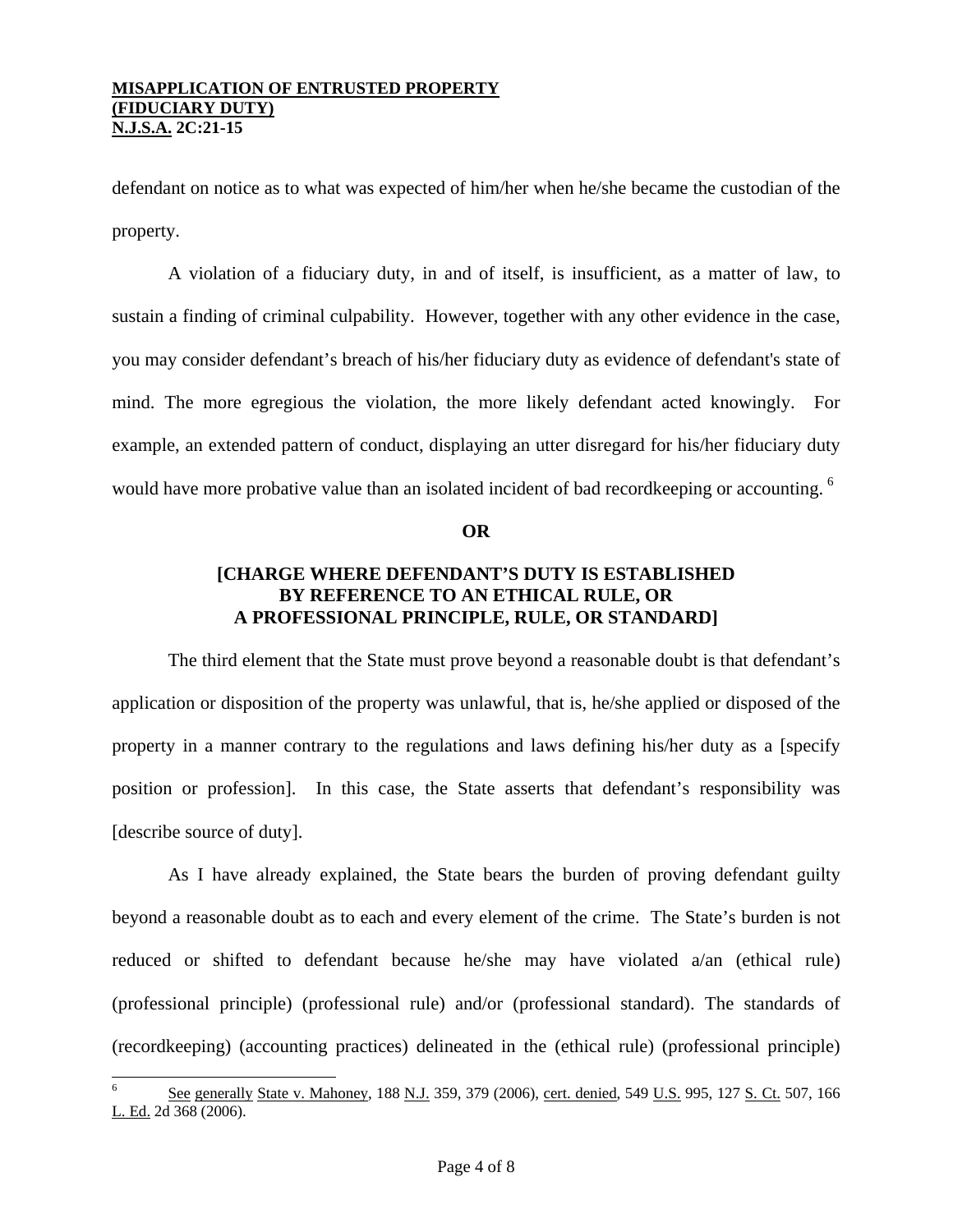(professional rule) and/or (professional standard) are relevant to determining defendant's state of mind, because they placed defendant on notice as to what was expected of him/her when he/she became the custodian of the property.

A violation of a/an (ethical rule) (professional principle) (professional rule) (professional standard), in and of itself, is insufficient, as a matter of law, to sustain a finding of criminal culpability. However, together with any other evidence in the case, you may consider a violation of the (ethical rule) (professional principle) (professional rule) (professional standard) as evidence of defendant's state of mind. The more egregious the violation, the more likely defendant acted knowingly. For example, an extended pattern of conduct, displaying an utter disregard for his/her fiduciary duty would have more probative value than an isolated incident of bad recordkeeping or accounting.<sup>[7](#page-3-0)</sup>

## **[RESUME CHARGE IN ALL CASES]**

Fourth, the State must prove beyond a reasonable doubt that defendant's application or disposition of the property involved substantial risk of loss or detriment to the owner of the property or to a person for whose benefit the property was entrusted.

Fifth, the State must prove beyond a reasonable doubt that defendant knew that his/her conduct was unlawful. I have already defined knowingly for you.

Sixth, the State must prove beyond a reasonable doubt that defendant knew that his/her application or disposition of the property involved a substantial risk of loss or detriment to the owner of the property or to a person for whose benefit the property was entrusted. A substantial

<span id="page-4-0"></span><sup>7</sup> The preceding two paragraphs describing the significance to be attributed to professional standards, regulations, and duties is required by State v. Mahoney, 188 N.J. 359, 379 (2006), cert. denied, 549 U.S. 995, 127 S. Ct. 507, 166 L. Ed. 2d 368 (2006), in which the Court addressed an attorney's violation of R.P.C. 1:21-6.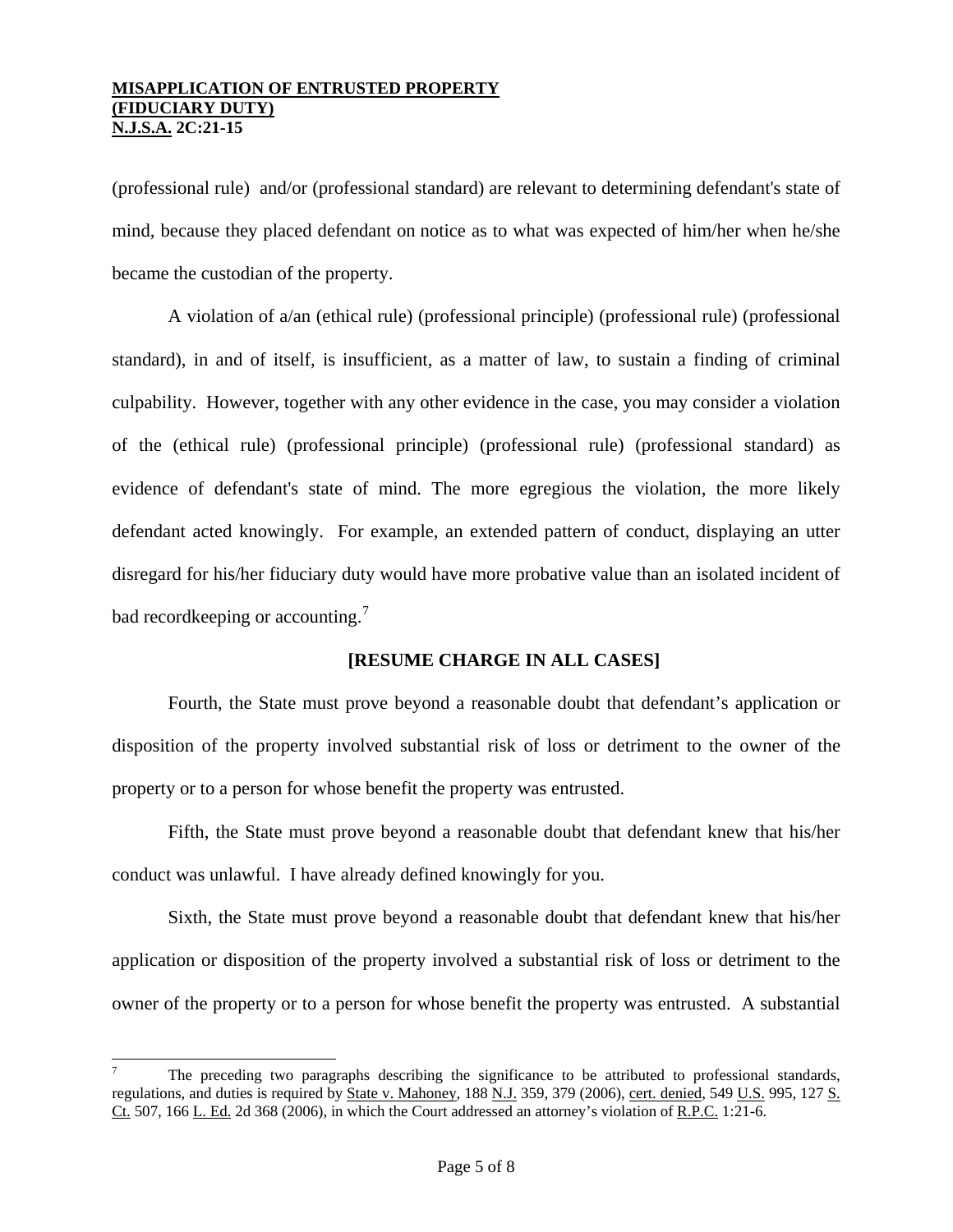risk is one that is of such a nature and degree that, considering the nature and purpose of defendant's conduct and the circumstances known to him/her, its disregard involves a gross deviation from the standard of conduct that a reasonable person would observe in defendant's situation. In other words, the State must prove beyond a reasonable doubt that defendant knew that it was very likely that his/her treatment of the property would create a risk of loss or detriment to the owner or person for whose benefit the property was entrusted, and that defendant went ahead anyway, where a reasonable person would not. I have already defined knowing for you. It is not necessary for the State to prove that defendant himself/herself derived a benefit during his/her application or disposition of the property. [8](#page-4-0)

If the State has proven each of the six elements of this crime beyond a reasonable doubt, then you must find defendant guilty of misapplication of entrusted property. On the other hand, if the State has failed to prove any element beyond a reasonable doubt, you must find him/her not guilty. If you find defendant not guilty, your consideration of the misapplication of entrusted property charge should end here.

However, if you find defendant guilty beyond a reasonable doubt, you must then proceed to make two additional factual findings. Specifically, you must indicate whether defendant derived a benefit from his misapplication of entrusted property, and, if so, the benefit he/she derived.

First, you must determine whether the State has proven beyond a reasonable doubt that defendant derived a benefit as a result of his/her misapplication of entrusted property. Benefit

<span id="page-5-0"></span><sup>8</sup> If defendant derived no pecuniary benefit from his misapplication, he is guilty of a fourth-degree crime under this section. See Cannel, New Jersey Criminal Code Annotated, comment 3 on N.J.S.A. 2C:21-15 (2008); American Law Institute, Model Penal Code and Commentaries, § 224.13, comments 1 and 3 at pp. 358-60, 363 (1980) (distinguishing this crime from embezzlement and theft).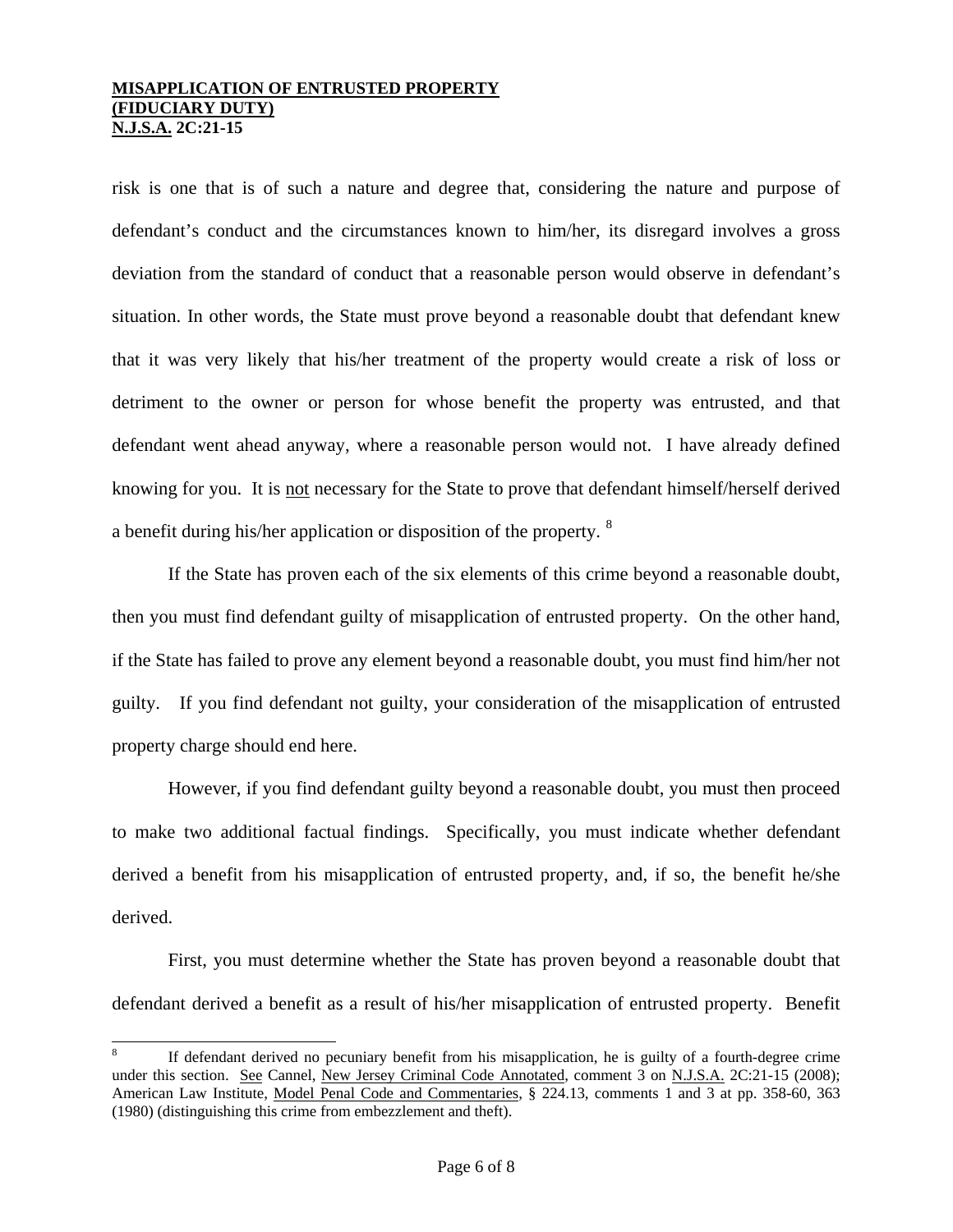means a gain or advantage, or anything regarded by the beneficiary as a gain or advantage, including but not limited to a pecuniary benefit or a benefit to any person or entity in whose welfare he/she is interested. Please indicate whether the State has proven that defendant derived a benefit from the alleged misapplication beyond a reasonable doubt by marking "yes" or "no" on your verdict sheet.

 If you have both determined that defendant is guilty of misapplication of entrusted property, and indicated that "yes," that defendant did derive a pecuniary benefit from the misapplication, then you must go on to determine the amount of that pecuniary benefit. Specifically, you should indicate on the verdict sheet if the benefit that defendant derived has a value that:

## **[CHOOSE APPROPRIATE SECTIONS]**

- (1) is \$75,000.00 or more;
- (2) exceeds \$1,000.00, but is less than \$75,000.00;
- (3) is \$1,000.00 or less.

i<br>L

 The "benefit derived" includes the value of all funds or property misapplied by defendant.<sup>[9](#page-5-0)</sup> That is, the value of the property misapplied is not simply the value of its use during the period in which defendant exercised control over the property. For example, if a defendant applies or disposes of \$5,000, but later reimburses the victim, the value of the "benefit derived" is the full \$5,000. It is not merely the amount of interest that a bank might have charged for the use of a \$5,000 loan during the period in which defendant made use of the money. Similarly, if a defendant applies or disposes of \$5,000, but reimburses the victim for all but \$200 of the

<span id="page-6-0"></span><sup>9</sup> State v. Modell, 260 N.J. Super. 227, 250-51 (App. Div. 1992), certif. denied, 133 N.J. 432 (1993); see also State v. Cetnar, 341 N.J. Super. 257, 263-64 (App. Div.), certif. denied, 170 N.J. 89 (2001).